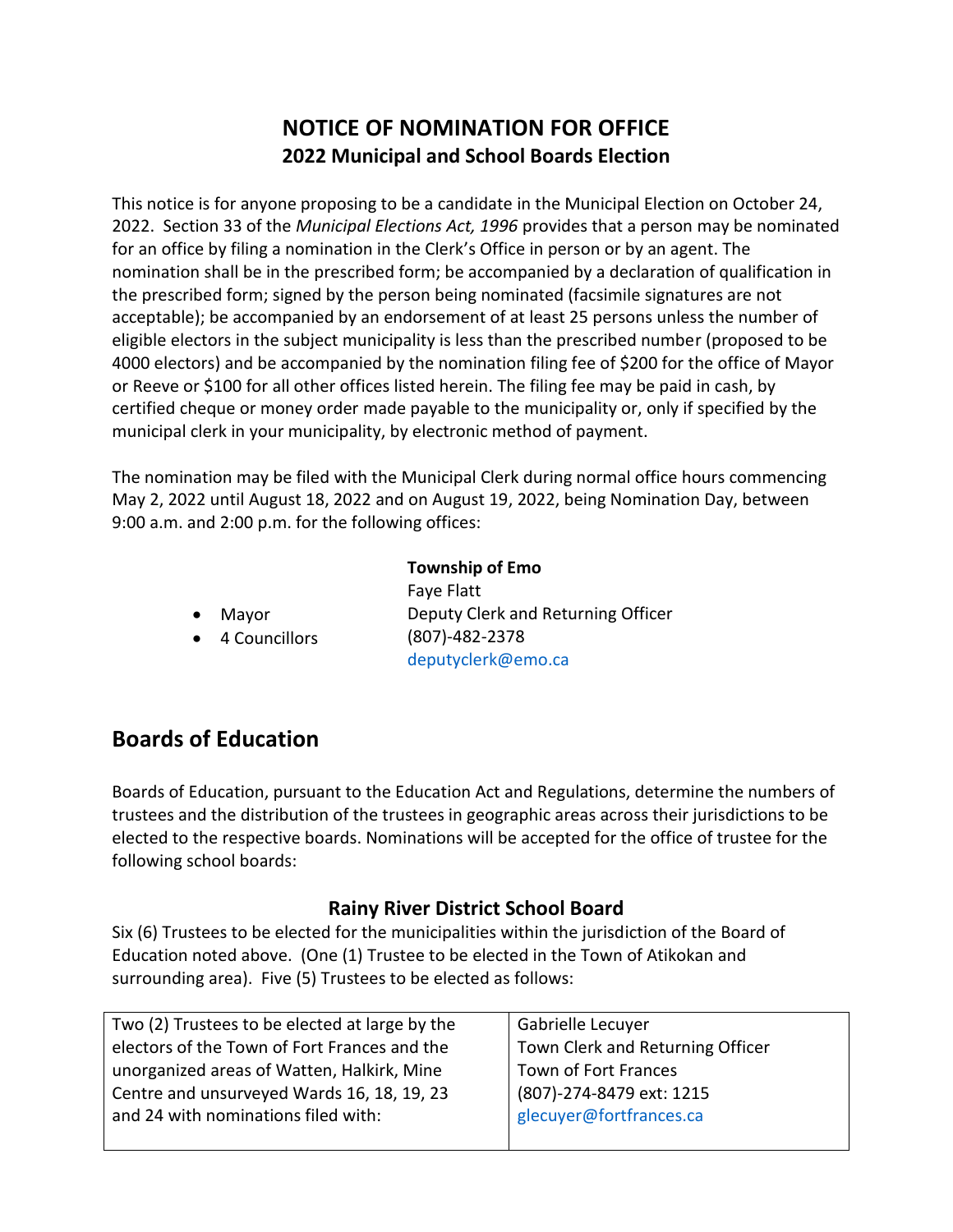| One (1) Trustee to be elected at large by the                                                                                                                                                                                                                         | Patti McDowall                                                                                                             |
|-----------------------------------------------------------------------------------------------------------------------------------------------------------------------------------------------------------------------------------------------------------------------|----------------------------------------------------------------------------------------------------------------------------|
| electors of the Townships of LaVallee, Alberton                                                                                                                                                                                                                       | Clerk-Treasurer and Returning Officer                                                                                      |
| and the unorganized areas of Griesinger, Dance,                                                                                                                                                                                                                       | Township of LaVallee                                                                                                       |
| Miscampbell and unsurveyed Ward 22 with                                                                                                                                                                                                                               | (807) 486-3452                                                                                                             |
| nominations filed with:                                                                                                                                                                                                                                               | lavalley@nwonet.net                                                                                                        |
| One (1) Trustee to be elected at large by the                                                                                                                                                                                                                         | Faye Flatt                                                                                                                 |
| electors of the Townships of Emo, Chapple, Sioux                                                                                                                                                                                                                      | Deputy Clerk and Returning Officer                                                                                         |
| Narrows/Nestor Falls Ward 2 and the unorganized                                                                                                                                                                                                                       | Township of Emo                                                                                                            |
| areas of Fleming, Senn and unsurveyed Ward 60                                                                                                                                                                                                                         | (807)-482-2378                                                                                                             |
| with nominations filed with:                                                                                                                                                                                                                                          | deputyclerk@emo.ca                                                                                                         |
| One (1) Trustee to be elected at large by the<br>electors of the Townships of Dawson, Lake of the<br>Woods, Morley, Rainy River and unorganized areas<br>of Sutherland, Pratt, Nelles, Sutterland/Nelles,<br>Spohn, Dewart and Sifton with nominations filed<br>with: | Patrick W. Giles<br>Clerk-Treasurer and Returning Officer<br>Township of Dawson<br>(807) 852-3529<br>dawsontwp@tbaytel.net |

### **Northwest Catholic District School Board**

Eight (8) Trustees to be elected for the municipalities within the jurisdiction of the Board of Education noted above. (Four (4) Trustees to be elected in Kenora District and one (1) Trustee to be elected in Atikokan). Three (3) Trustees to be elected as follows:

| Two (2) Trustees to be elected by the electors of<br>the Town of Fort Frances, Townships of Alberton<br>and LaVallee and an unorganized area with<br>nominations filed with: | Gabrielle Lecuyer<br>Town Clerk and Returning Officer<br>Town of Fort Frances<br>(807)-274-8479 ext: 1215<br>glecuyer@fortfrances.ca |
|------------------------------------------------------------------------------------------------------------------------------------------------------------------------------|--------------------------------------------------------------------------------------------------------------------------------------|
| One (1) Trustee to be elected at large by the                                                                                                                                | Patrick W. Giles                                                                                                                     |
| electors of the Townships of Emo, Chapple,                                                                                                                                   | Clerk-Treasurer and Returning Officer                                                                                                |
| Morley, Dawson, Lake of the Woods, Sioux                                                                                                                                     | Township of Dawson                                                                                                                   |
| Narrows/Nestor Falls and Town of Rainy River with                                                                                                                            | (807) 852-3529                                                                                                                       |
| nominations filed with:                                                                                                                                                      | dawsontwp@tbaytel.net                                                                                                                |